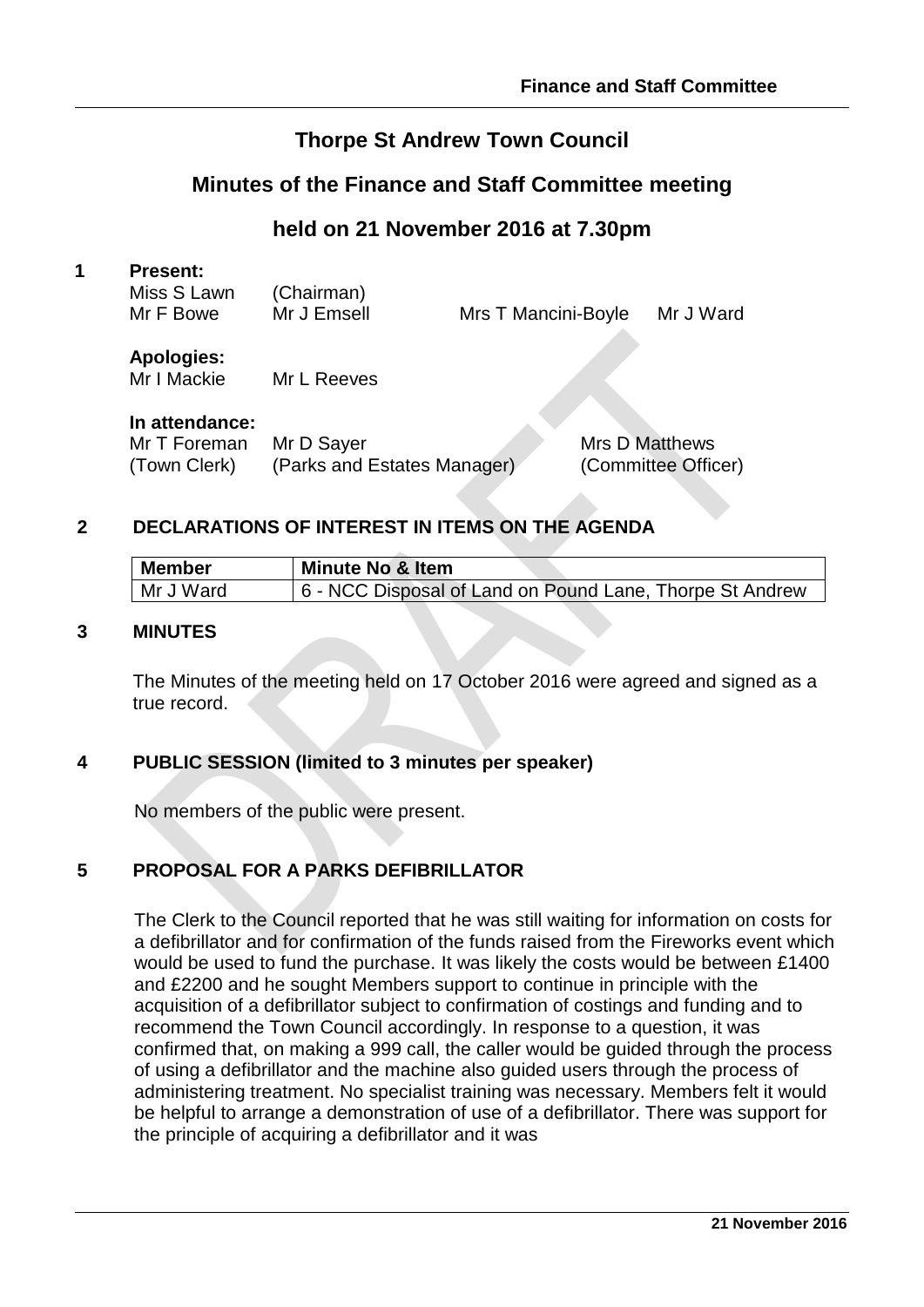**RESOLVED** to recommend the Town Council to continue with the acquisition of a defibrillator subject to confirmation of costings and funding and that a demonstration of a machine be arranged.

#### **6 NCC DISPOSAL OF LAND ON POUND LANE, THORPE ST ANDREW**

The Clerk to the Council reported that the Town Council had been asked by the County Council if it wished to express an interest in purchasing a small area of land on Pound Lane – the land was shown edged red on the plan sent to members. The Town Council had previously been granted consent to place a bus shelter on the land. The County Council was required to obtain best value for the land and if interested the Town Council would need to engage a valuer. An inspection of the land had identified that a number of trees on the land were in need of essential maintenance work. The nature of the piece of land was such that it did not lend itself to any useful purpose and had indeed been the subject of fly-tipping. Having regard to the costs of carrying out immediate and ongoing maintenance of the land and its limited potential use, members did not feel there was any merit in purchasing the land. They would however be minded to accept the land if it was transferred to the Town Council free of charge with all essential maintenance work carried out prior to transfer and a sum of money transferred to allow for ongoing maintenance of the land for an agreed period of time.

**RESOLVED** to advise the County Council that there was no interest from the Town Council in purchasing the land but that the Town Council would be minded to accept the land if it was transferred to the Town Council free of charge with all essential maintenance work carried out prior to transfer and a sum of money transferred to allow for ongoing maintenance of the land for an agreed period of time.

## **7 FORD RANGER PURCHASE**

The Clerk to the Town Council reported that investigations into the cost of purchasing the Ford Ranger currently leased by the Town Council had concluded that it was more financially viable to lease a new vehicle. The cost of purchasing the Ranger would be between £10,000 and £14,000 in addition to ongoing maintenance and repair costs. A new vehicle could be leased for less than was being paid for the current vehicle. There would be a need to transfer funds between budgets to allow for the leasing of the vehicle. It was

**RESOLVED** to recommend the Town Council to not proceed with the purchase of the Ford Ranger but to lease a new "straight back" replacement vehicle.

#### **8 ROXLEY HALL CARPARK**

The Clerk to the Town Council reported that, following complaints about the condition of the carpark, consideration had been given to options for improving the carpark. Members noted that a formal tarmacadam surface would be too costly but that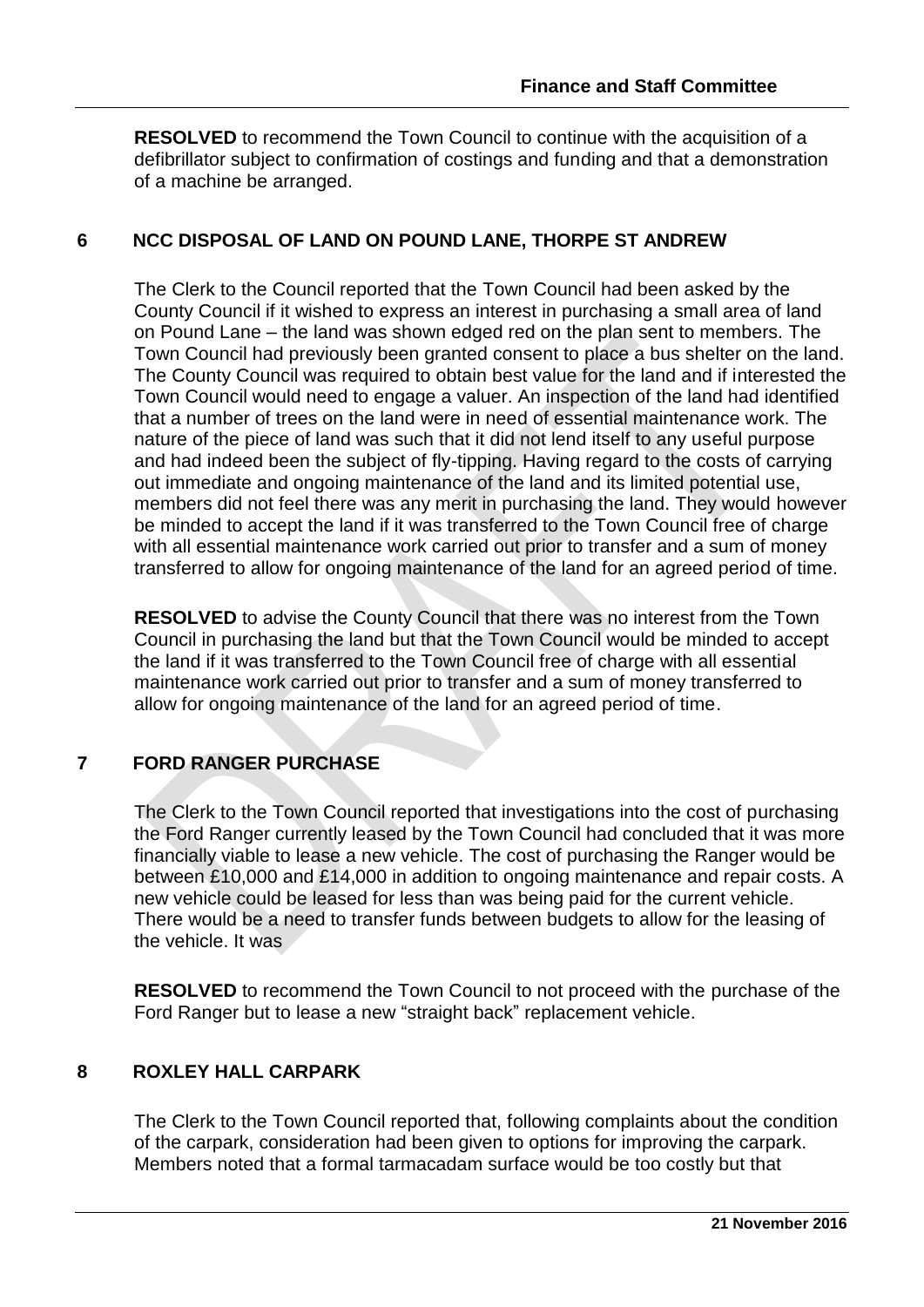modest improvements could be undertaken. It was suggested that a resurfacing of gravel be used together with sleepers at the far end to help avoid rain water washing the gravel away. It was estimated that this work could be carried out for less than £500. It was noted that the works could be carried out early in the New Year.

The Clerk went on to report that he was currently investigating an incident in which a hall user had apparently fallen on the carpark the previous week and he undertook to keep Members informed of progress with the incident. In the mean time it was felt prudent to close the carpark to use by hirers of the hall and that it only be used by staff and councillors.

**RESOLVED** to proceed with the modest improvements to the carpark early in the New Year including new gravel and sleepers and that in the mean-time the carpark be closed to hall hirers.

#### **9 RECOGNITION OF STAFFING AT EVENTS**

[Mr Sayer - The Parks and Estates Manager, left the meeting for this item.]

The Chairman referred to work being undertaken by staff outside their normal working arrangements to help with organised events and to respond to emergencies and the need to acknowledge the value placed on the willingness of staff to undertake this work. It appeared that there was currently no allowance made for work undertaken in the evenings or at weekends and she suggested that there was a need to recognise that the Council had a good team of staff who were willing to help out and should be recompensed for working antisocial hours when required. She suggested that staff be allowed to claim time and a half or claim time off in lieu (at time and a half) when the hours worked were after 8pm on an evening or during a Saturday or Sunday. Other members supported this suggestion noting that the arrangement would not apply to the Clerk to the Town Council who was employed under a national pay scheme nor the Committee Officer when working Monday evenings. The carrying out of work in the evenings and at weekends and the arrangements for reimbursement was subject to authorisation and management by the Clerk. It was proposed by the Chairman, seconded by Mrs Mancini-Boyle and duly

#### **RESOLVED** that

- (i) staff be allowed to claim time and a half or claim time off in lieu (at time and a half) when the hours worked were after 8pm on an evening or during a Saturday or Sunday;
- (ii) the carrying out of work in the evenings and at weekends and the arrangements for reimbursement was subject to authorisation and management by the Clerk.